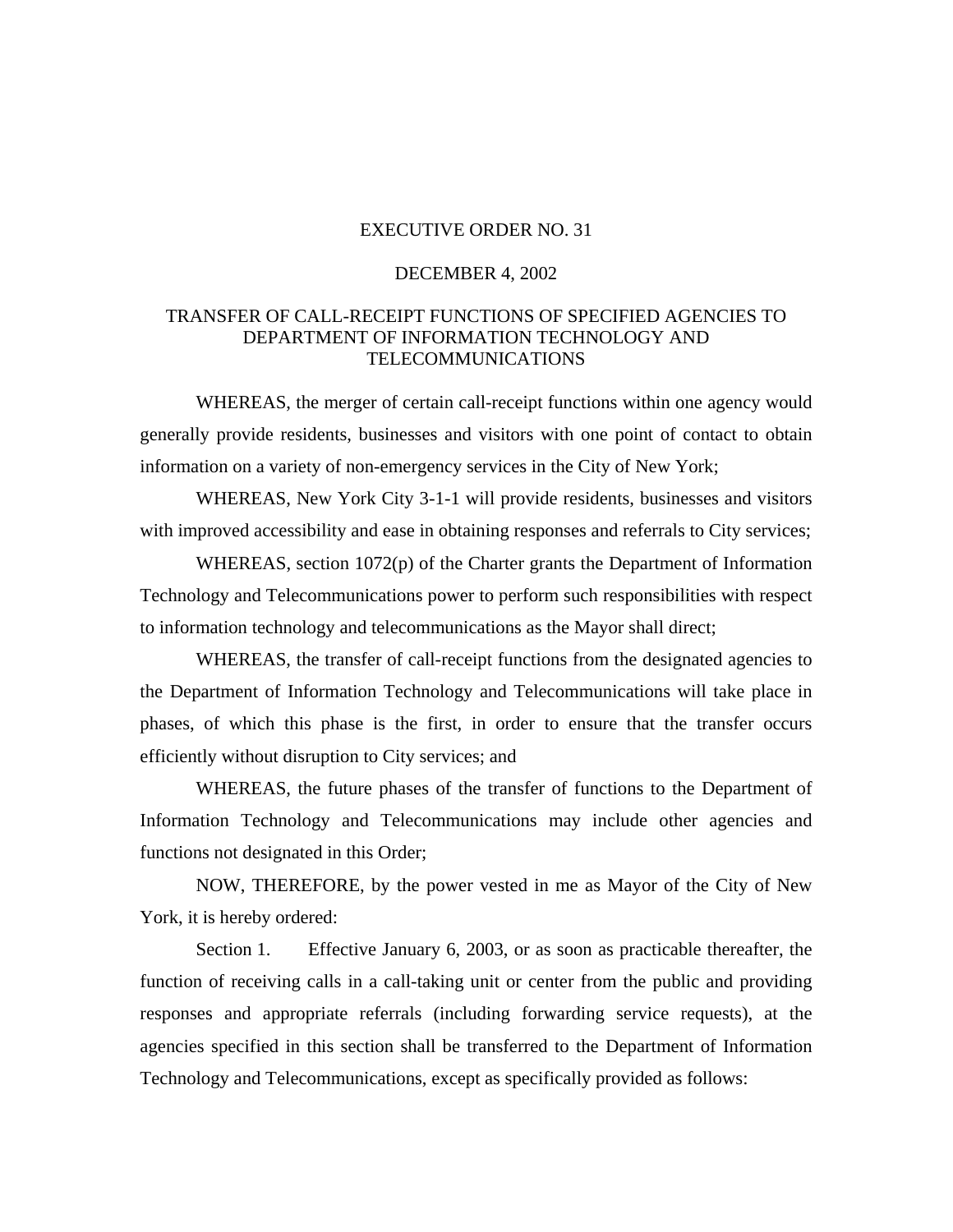a. Department of Buildings, except the function of receiving calls to schedule plan examiner appointments;

b. Department of Environmental Protection, except the function of receiving calls regarding water and sewer billing, and calls regarding metering;

c. Department of Transportation;

d. Department of Sanitation;

e. Department of Consumer Affairs, except the function of receiving calls from persons: (i) who have already logged complaints with the Department; (ii) who have or had licenses issued by the Department; or (iii) who are inquiring about business histories;

f. Department of Housing Preservation and Development, except the function of receiving calls from persons with housing questions that do not relate to requests for inspections by such department; and

g. Mayor's Action Center.

§ 2. The following functions ancillary to the function described in Section 1 shall also be transferred to the Department of Information Technology and Telecommunications:

a. Providing administrative and computer support within the call-taking unit to be transferred at the Department of Housing Preservation and Development; and

b. Directly supervising the call-taking operations at the agencies specified in Section 1.

§ 3. The Department of Citywide Administrative Services, the Department of Information Technology and Telecommunications, and all other affected agencies shall take all steps necessary, consistent with applicable law, to implement Sections 1 and 2 of this Order, including ensuring the transfer, pursuant to section 70(2) of the Civil Service Law, of employees substantially engaged in the performance of the functions described in Sections 1 and 2. Employees who are subject to pending disciplinary charges on the date of the functional transfer, or against whom a disciplinary penalty has been assessed but not yet served or paid on or prior to such date, shall be retained in the employment of their agencies until the resolution of the adjudicative or administrative proceedings and until any outstanding disciplinary penalty has been served or paid.